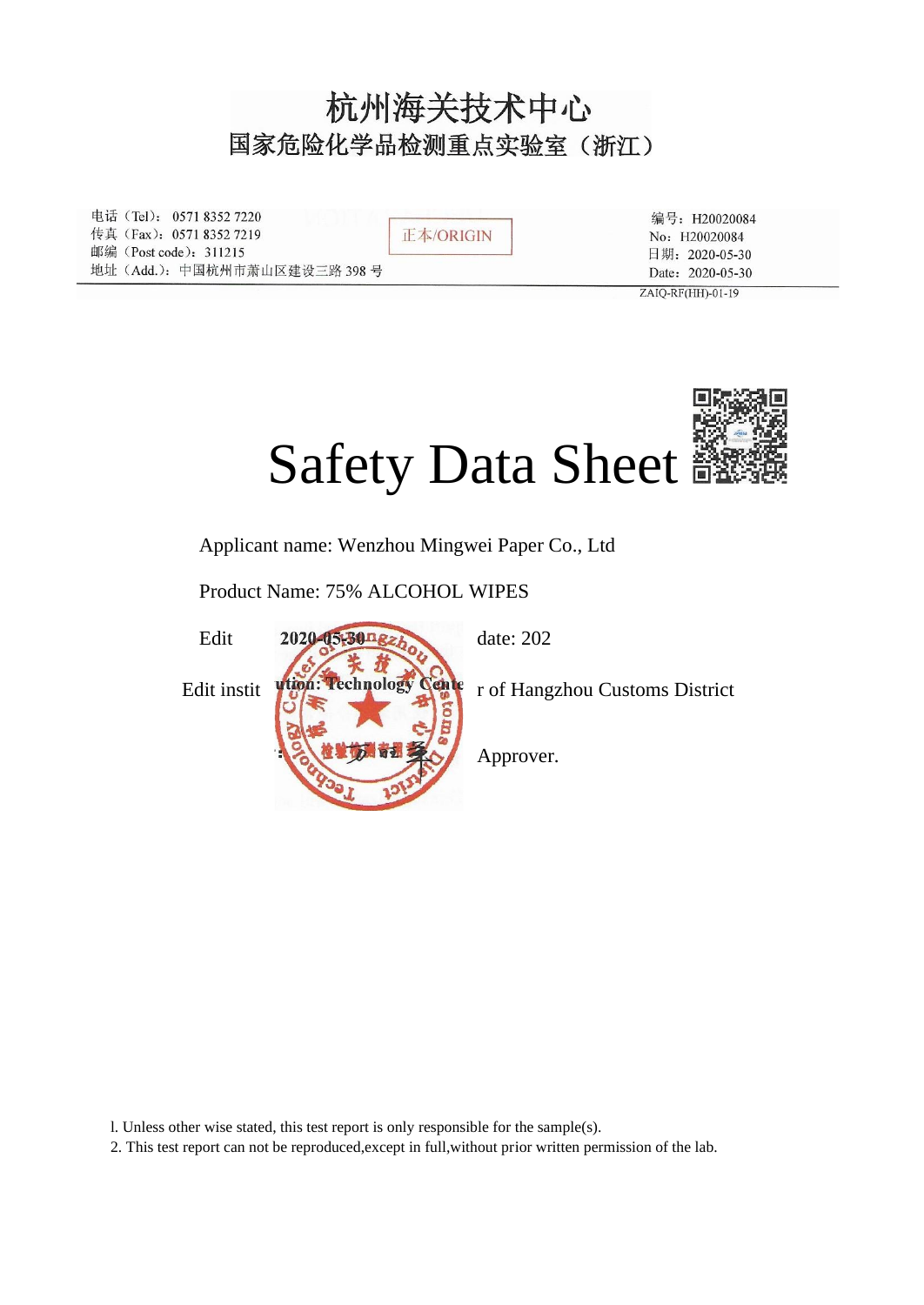| 1. Identification of substance                                                           |                                                      |  |
|------------------------------------------------------------------------------------------|------------------------------------------------------|--|
| <b>Product Name</b>                                                                      | <b>75% ALCOHOL WIPES</b>                             |  |
| <b>Trade Name</b>                                                                        | <b>None</b>                                          |  |
| <b>Chemical Name</b>                                                                     | 75% ALCOHOL                                          |  |
| Recommended Use Apply to skin surface, toys, mobile phones and other publice gonds clear |                                                      |  |
| Manufacturer                                                                             | Wenzhou Mingwei Paper Co., Ltd                       |  |
| <b>Address</b>                                                                           | No. 182, Xiadongzhuang, Longgang City, Wenzhou City, |  |
| Zhejiang Province / 325802                                                               |                                                      |  |
| <b>Phone Number</b>                                                                      | +86-0577-64392828                                    |  |
| <b>Fax Number</b>                                                                        | +86-0577-68611100                                    |  |
| <b>WEB or E-mail</b>                                                                     | 124503123@qq.com                                     |  |
| Emergency Phone Number +86-18806773999 or call your nearest poison control               |                                                      |  |
| centre                                                                                   |                                                      |  |
| 2. Hazards identification                                                                |                                                      |  |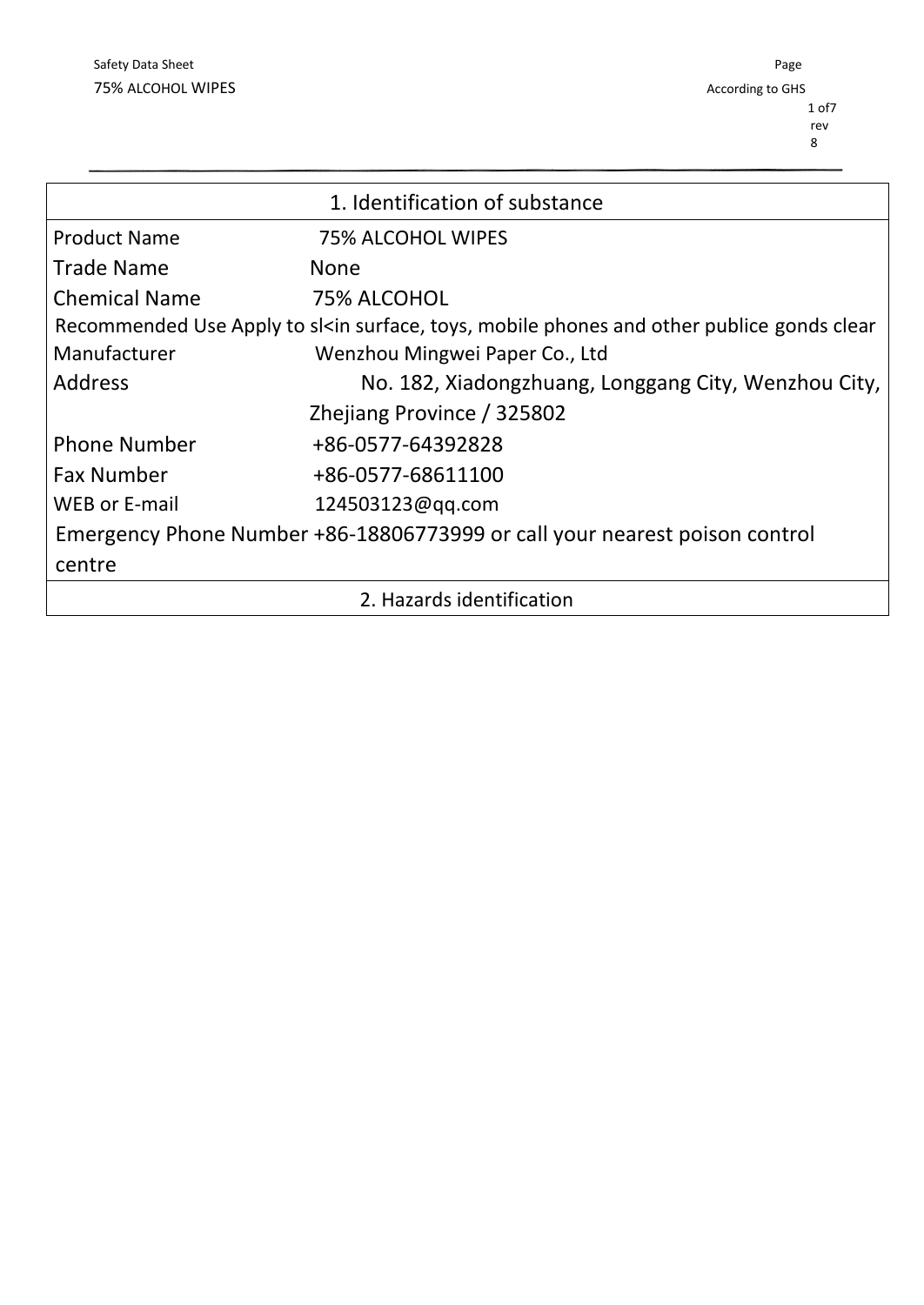Safety Data Sheet Page of 7

| <b>GHS</b> classification                  | Flammable solids 1 GHS                    |                                                                            |              |
|--------------------------------------------|-------------------------------------------|----------------------------------------------------------------------------|--------------|
|                                            |                                           |                                                                            |              |
| Pictograms                                 |                                           |                                                                            |              |
| Signal words                               | Danger                                    |                                                                            |              |
| <b>Hazard statements</b>                   | H228: Flammable solid                     |                                                                            |              |
| <b>Precautionary Statement</b>             |                                           | P210: Keep away from heat, hot surfaces, sparks, open                      |              |
| flames Prevention                          | and other ignition sources. No smoking.   |                                                                            |              |
|                                            | P241:Use                                  | P240:Ground and bond container and receiving equipment.<br>explosion-proof |              |
|                                            |                                           | electrical/ventilating/lighting//equipment.                                |              |
|                                            | P280:Wear                                 | protective gloves/protective                                               | clothing/eye |
|                                            |                                           | protection/face protection/hearing protection.                             |              |
| <b>Precautionary Statement</b>             |                                           | P370+P378:In case of fire: Use extinguisher to extinguish.                 |              |
| Response                                   |                                           |                                                                            |              |
| <b>Precautionary Statement</b>             | None.                                     |                                                                            |              |
| Storage                                    |                                           |                                                                            |              |
| <b>Precautionary Statement</b><br>Disposal | None.                                     |                                                                            |              |
| Other hazards which do Not available. not  |                                           |                                                                            |              |
| result in classification                   |                                           |                                                                            |              |
|                                            |                                           |                                                                            |              |
|                                            | 3. Composition/information on ingredients |                                                                            |              |
| <b>OSubstances</b>                         |                                           |                                                                            |              |
| <b>Mixtures</b>                            |                                           |                                                                            |              |
| <b>Component Information</b>               |                                           |                                                                            |              |
| Component                                  | CAS number                                | <b>EINECS number</b>                                                       | $Mass(\%)$   |
| Alcohol                                    | 64-17-5                                   | 200-578-6                                                                  | 75%wt<br>2   |
| Aqua                                       | 7732-18-5                                 | 231-791-2                                                                  | 25%wt        |
|                                            | 4. First-aid measures                     |                                                                            |              |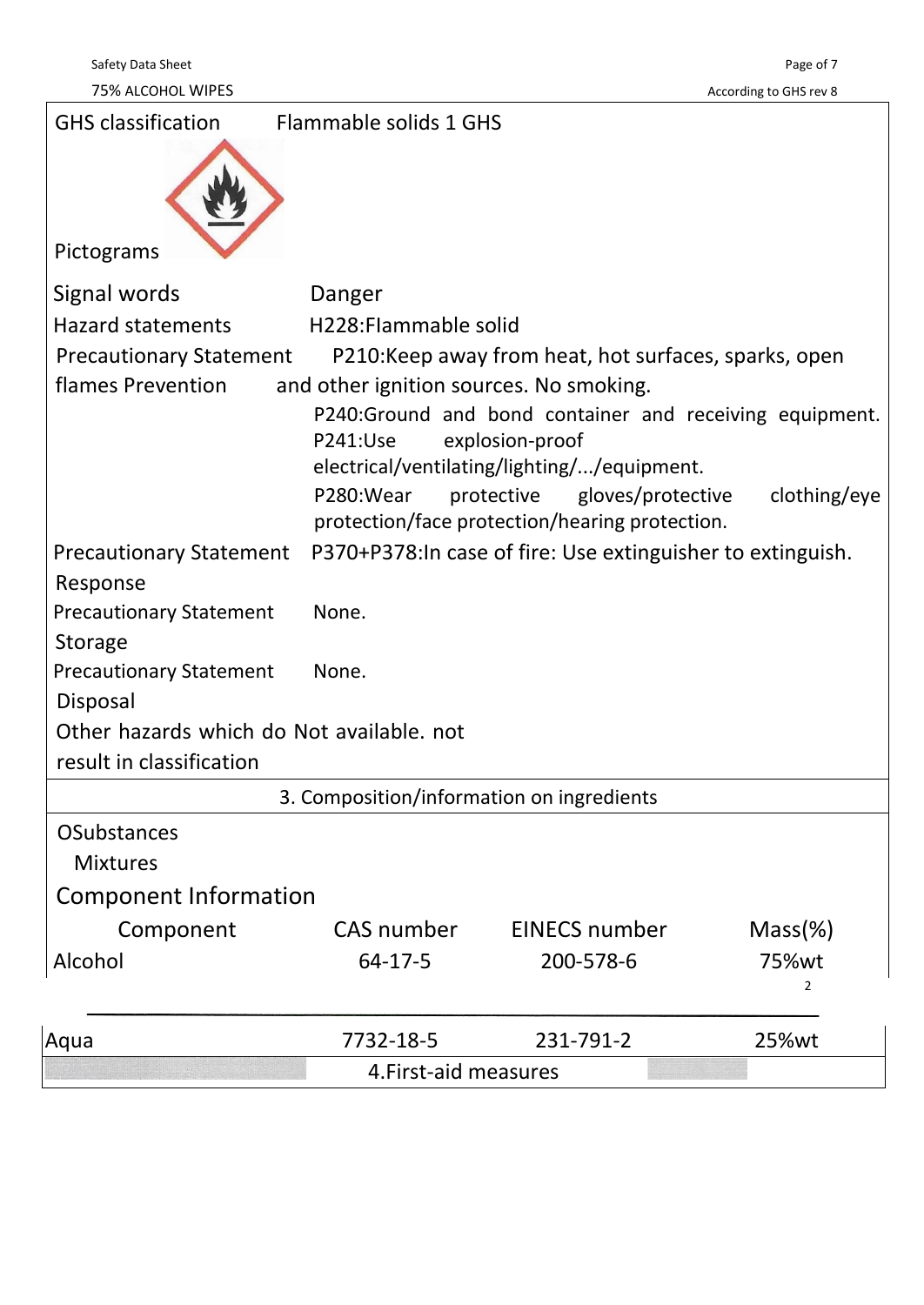Safety Data Sheet Page

| 75% ALCOHOL WIPES                                                                                                                                                                                                                                                                                                                                                                                    | According to GHS                                                                                                                                                                                                                                                                                                                                  |  |
|------------------------------------------------------------------------------------------------------------------------------------------------------------------------------------------------------------------------------------------------------------------------------------------------------------------------------------------------------------------------------------------------------|---------------------------------------------------------------------------------------------------------------------------------------------------------------------------------------------------------------------------------------------------------------------------------------------------------------------------------------------------|--|
|                                                                                                                                                                                                                                                                                                                                                                                                      | In case of shortness of breath, give oxygen. Keep victim warm.                                                                                                                                                                                                                                                                                    |  |
| <b>NOTE TO PHYSICIAN</b>                                                                                                                                                                                                                                                                                                                                                                             |                                                                                                                                                                                                                                                                                                                                                   |  |
|                                                                                                                                                                                                                                                                                                                                                                                                      | Keep victim under observation. Symptoms may be delayed.                                                                                                                                                                                                                                                                                           |  |
|                                                                                                                                                                                                                                                                                                                                                                                                      | After inhalation Move to fresh air. Oxygen or artificial respiration if needed. Get immediate<br>medical attention.                                                                                                                                                                                                                               |  |
|                                                                                                                                                                                                                                                                                                                                                                                                      | After skin contact Immediately flush skin with plenty of water. Remove and isolate<br>contaminated clothing and shoes. If irritation persists, get<br>medical attention immediately. For minor skin contact,<br>avoid spreading material on unaffected skin.<br>Wash clothing separately before reuse.                                            |  |
|                                                                                                                                                                                                                                                                                                                                                                                                      | After eye contact Immediately flush eyes with plenty of water for at least 15 minutes.<br>Assure adequate flushing of the eyes by separating the<br>eyelids with fingers. Get medical attention immediately.                                                                                                                                      |  |
|                                                                                                                                                                                                                                                                                                                                                                                                      | After ingestion Rinse mouth. Do not induce vomiting without medical advice. If vomiting<br>occurs naturally, have victim lean forward to reduce risk of<br>aspiration. Loosen tight clothing such as a collar, tie, belt or<br>waistband. Do not use mouth-to-mouth method if victim<br>ingested the substance. Seek immediate medical attention. |  |
| Most<br>important<br>No                                                                                                                                                                                                                                                                                                                                                                              | available.<br>data                                                                                                                                                                                                                                                                                                                                |  |
| symptoms/effects, acute and delayed                                                                                                                                                                                                                                                                                                                                                                  |                                                                                                                                                                                                                                                                                                                                                   |  |
|                                                                                                                                                                                                                                                                                                                                                                                                      | 5. Fire-fighting measures                                                                                                                                                                                                                                                                                                                         |  |
| Suitable extinguishing Foam. agents                                                                                                                                                                                                                                                                                                                                                                  |                                                                                                                                                                                                                                                                                                                                                   |  |
| Special hazards caused by The decomposition products depend on temperature, air the<br>material, its products supply and other substances. Decomposition products may of<br>combustion or flue include but are not limited to: carbon monoxide and carbon gases<br>dioxide, irritating and toxic fumes and gases.<br>Protective equipment for Wear full protective clothing, including helmet, self- |                                                                                                                                                                                                                                                                                                                                                   |  |
| protective clothing and face mask.                                                                                                                                                                                                                                                                                                                                                                   | contained fire-fighters positive pressure or pressure demand breathing apparatus,                                                                                                                                                                                                                                                                 |  |
|                                                                                                                                                                                                                                                                                                                                                                                                      | 6. Accidental release measures                                                                                                                                                                                                                                                                                                                    |  |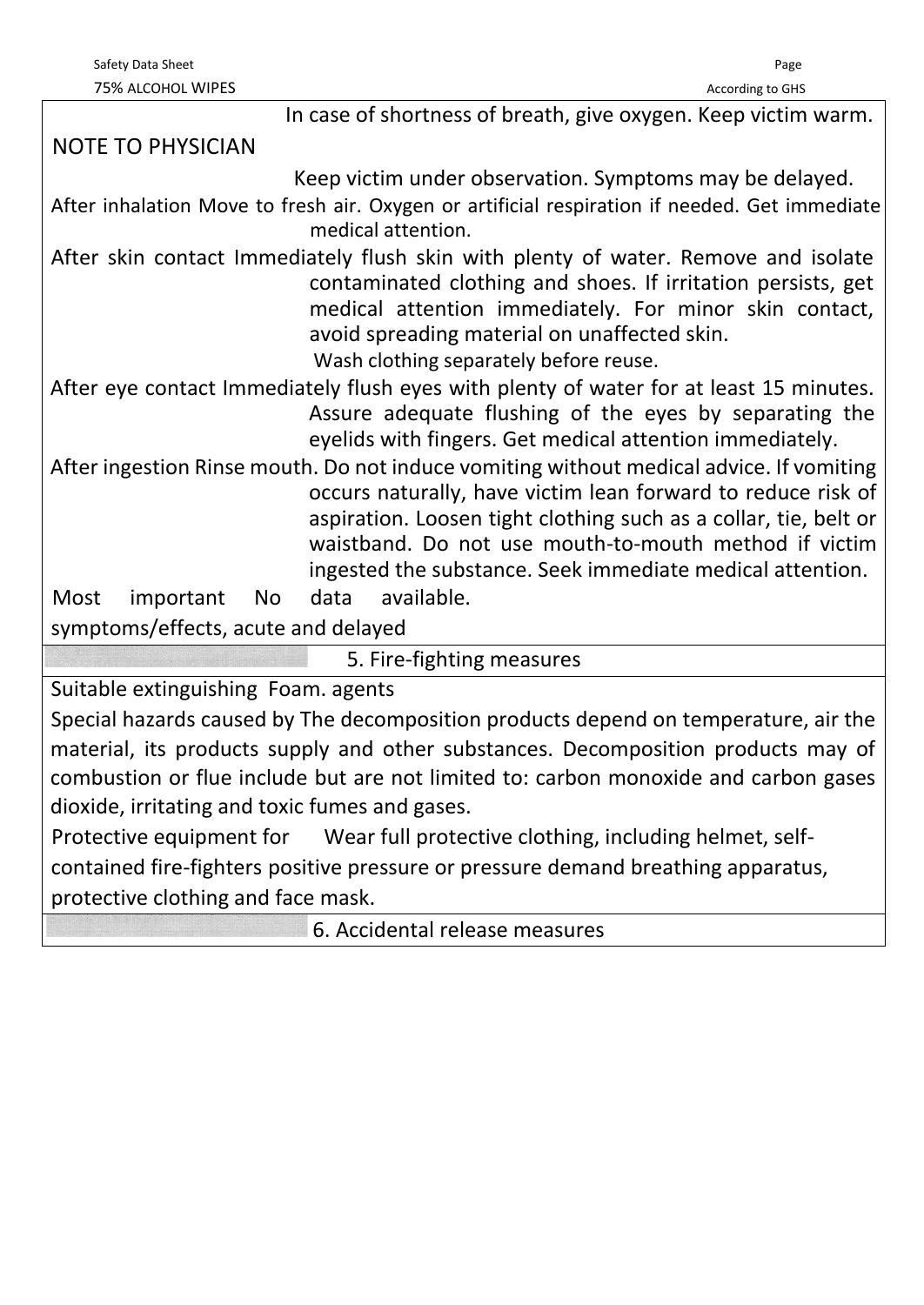Person-related safety Ensure adequate ventilation. Remove all sources of ignition. precautions Beware of vapours accumulating to form explosive concentrations. Ventilate closed spaces before entering. Keep unnecessary personnel away.

Measures for Prevent further leakage or spillage if safe to do so. Do not allow environmental protection material to be released to the environment without proper governmental permits.

Measures for Sweep up and shovel. Contain spillage, and then collect with an cleaning/collecting electrically protected vacuum cleaner or by wetbrushing and place in container for disposal according to local regulations. Keep in suitable, closed containers for disposal.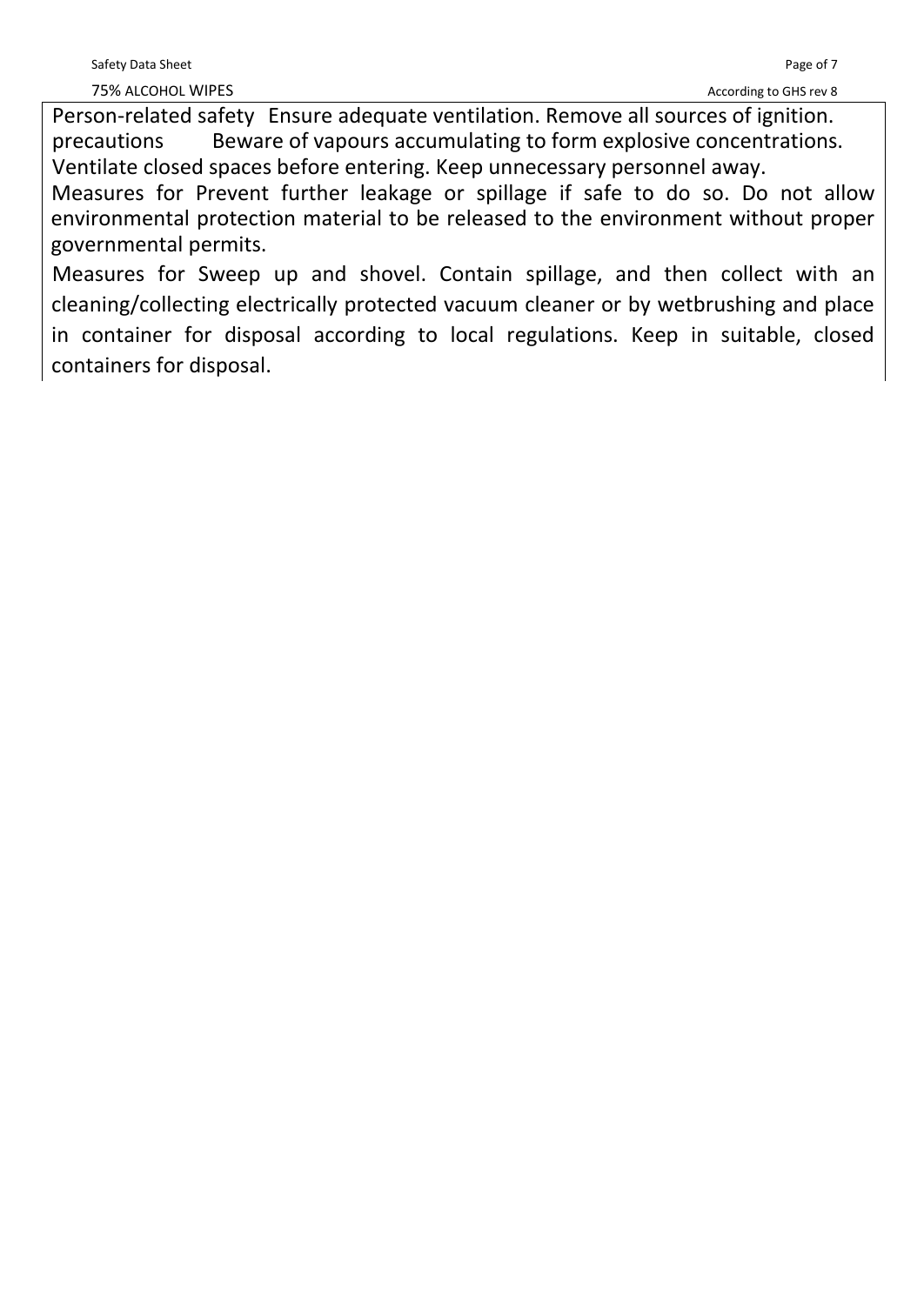|                                                                               | substance at the work place.                          |  |
|-------------------------------------------------------------------------------|-------------------------------------------------------|--|
| Note: I. N.E. means not established.                                          |                                                       |  |
|                                                                               | 9. Physical and chemical properties                   |  |
| <b>Physical state</b>                                                         | Nonwovens; infiltrating solution is colorless liquid. |  |
| Colour                                                                        | Colourless infiltrating solution                      |  |
| Odour                                                                         | Alcohol                                               |  |
| Melting point/freezing No data available point                                |                                                       |  |
| Boiling point or initial No data available<br>boiling point and boiling range |                                                       |  |
| Flammability                                                                  | Flammable                                             |  |
| Lower and upper explosion No data available                                   |                                                       |  |
| limit/ flammability limit                                                     |                                                       |  |
| Flash point                                                                   | No data available                                     |  |
| Auto-ignition temperature No data available                                   |                                                       |  |
| <b>No</b><br>Decomposition                                                    | data<br>available                                     |  |
| temperature pH No                                                             | available<br>data                                     |  |
| Kinematic viscosity No data available                                         |                                                       |  |
| No data available Partition<br>Solubility                                     |                                                       |  |
| coefficient: No data available n-<br>octanol/water(log value)                 |                                                       |  |
| Vapour pressure No data available Density                                     |                                                       |  |
| and/or relative No data available density                                     |                                                       |  |
| Relative vapour density                                                       | No data                                               |  |
| available (air-I)                                                             |                                                       |  |
| Particle characteristics                                                      | Not applicable                                        |  |
|                                                                               | 10. Stability and reactivity                          |  |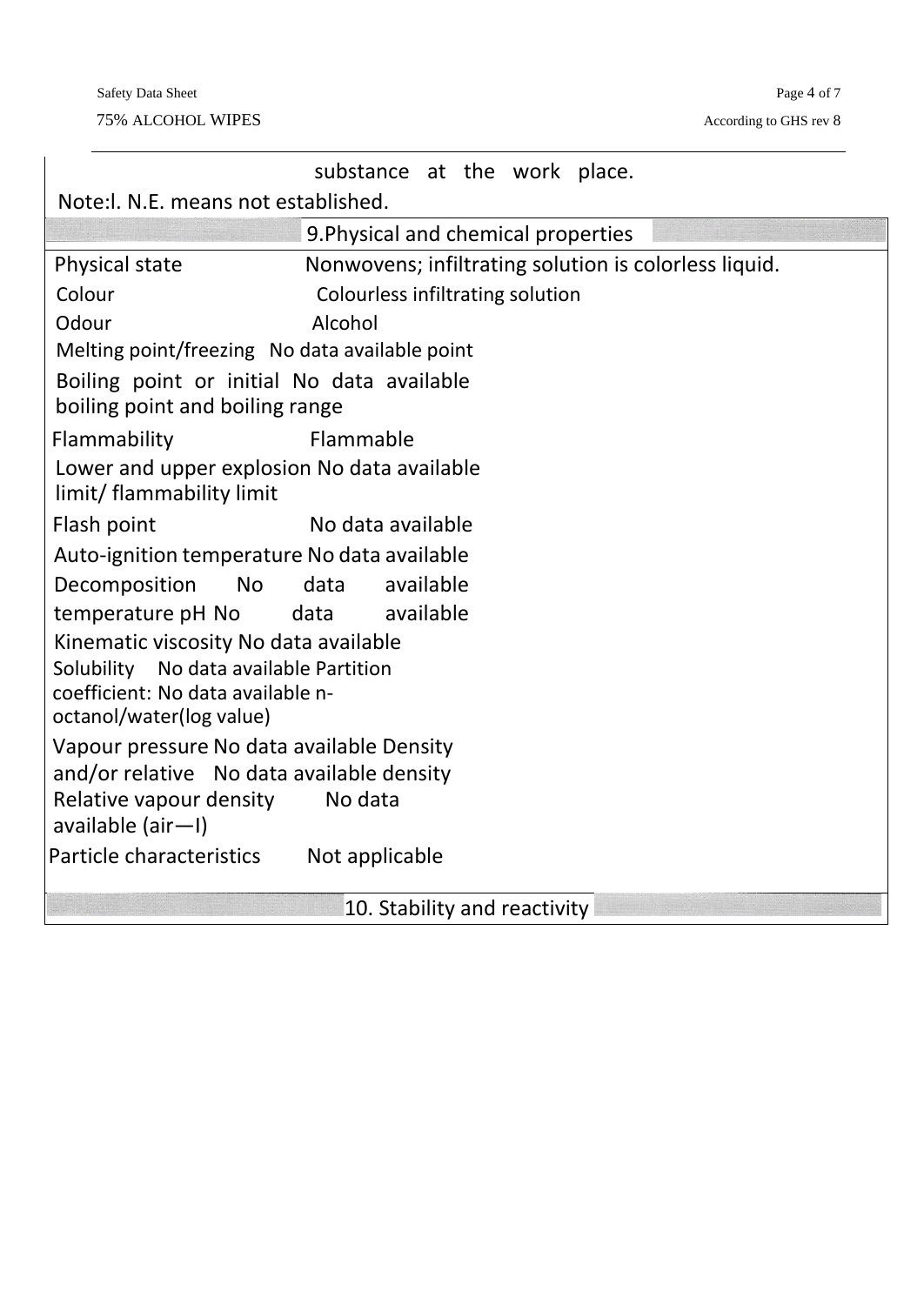75% ALCOHOL WIPES **According to GHS** rev 8

Reactivity Alcohol reacts slowly with calcium hypochlorite, silver oxide and ammonia. This generates fire and explosion hazard. Reacts violently with strong oxidants such as nitric acid, silver nitrate, mercuric nitrate and magnesium perchlorate. This generates fire and explosion hazard.

Chemical stability Stable under recommended storage conditions. Possibility of hazardous No data available. reactions

Conditions to avoid (e.g. Heat and flame and spark. The extreme temperatures and static discharge, shock or direct sunlight. vibration)

Incompatible materials Avoid contact with strong oxidizing agents, alkalis, strong acids, etc.

Hazardous decomposition The decomposition products depend on temperature, air products supply and other substances. Decomposition products may

> include but are not limited to: carbon monoxide and carbon dioxide, irritating and toxic fumes and gases.

| 11.11. Toxicological information |  |
|----------------------------------|--|
|----------------------------------|--|

Routes of Entry: Dermal contact, eye contact, inhalation, ingestion. Acute Toxicity Alcohol (CAS 64-17-5) LD50 (Oral, rat): 10,470 mg/kg LC50 (Inhalation, rat): 124.7 mg/l (4 h) LD50 (Dermal, rabbit): N/A Skin corrosion/Irritation Not classified Serious eye Not classified damage/irritation Respiratory skin Not classified sensitization Germ cell mutagenicity Mot classified Carcinogenicity Not classified Reproductive toxicity Not classified STOT-single exposure Not classified STOT-repeated exposure Not classified Aspiration hazard Not classified Chronic Effects Not classified Further Information None. 12. Ecological informationion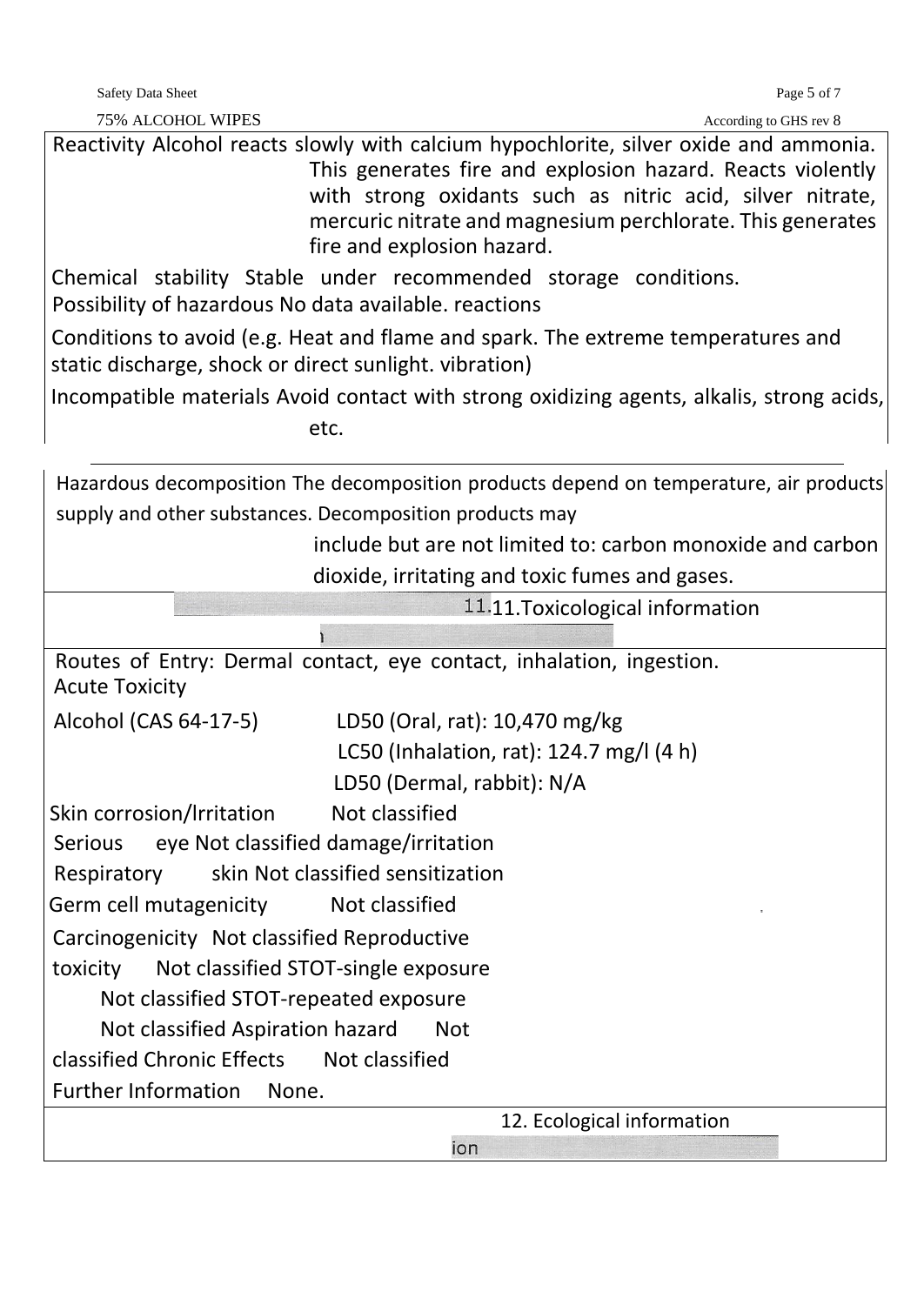| <b>Safety Data Sheet</b>                    |                                                                       | Page 6 of 7            |
|---------------------------------------------|-----------------------------------------------------------------------|------------------------|
| <b>75% ALCOHOL WIPES</b>                    |                                                                       | According to GHS rev 8 |
| Ecotoxicity                                 |                                                                       |                        |
| <b>Aquatic Toxicity</b>                     | Test & Species                                                        |                        |
|                                             | 96 Hr LC50 fish: N/A                                                  |                        |
|                                             | 48 Hr EC50 Daphnia: N/A                                               |                        |
|                                             | 72 Hr EC50 Algae: N/A                                                 |                        |
| Persistence and Not available degradability |                                                                       |                        |
| Bioaccumulative<br>potential                | Not<br>available                                                      |                        |
| Mobility in soil Not available              |                                                                       |                        |
| <b>Additional Information</b>               | None                                                                  |                        |
|                                             | 13. Disposal considerations                                           |                        |
|                                             | ons                                                                   |                        |
| <b>WASTE DISPOSAL INSTRUCTIONS</b>          |                                                                       |                        |
|                                             | Contact a qualified professional waste disposal service to dispose of |                        |
| this material.                              |                                                                       |                        |
|                                             | Dispose of in accordance with local environmental regulations or      |                        |
|                                             | local authority requirements.                                         |                        |
|                                             | 14. Transport information                                             |                        |
|                                             | The Recommendation of Transport of Dangerous Goods(TDG)               |                        |
| <b>UN Number</b>                            | <b>UN 3175</b>                                                        |                        |
| <b>Proper Shipping Name</b>                 | SOLIDS CONTAINING FLAMMABLE LIQUID, N.O.S. (contains<br>Ethanol)      |                        |
| Class/Division                              | Division 4.1 Flammable Solids                                         |                        |
| Package Group                               | <b>PG 11</b>                                                          |                        |
| Subsidiary risk _ labelling                 | pictogram                                                             |                        |
|                                             |                                                                       |                        |
| pollutant (Yes/No)                          | Maritime transport IMDG/ Being same with TDG/No Marine                |                        |
| Air transport ICAO-TI and<br><b>DGR</b>     | Being same with T DG IATA-                                            |                        |
|                                             | 15. Regulatory information                                            |                        |
|                                             |                                                                       |                        |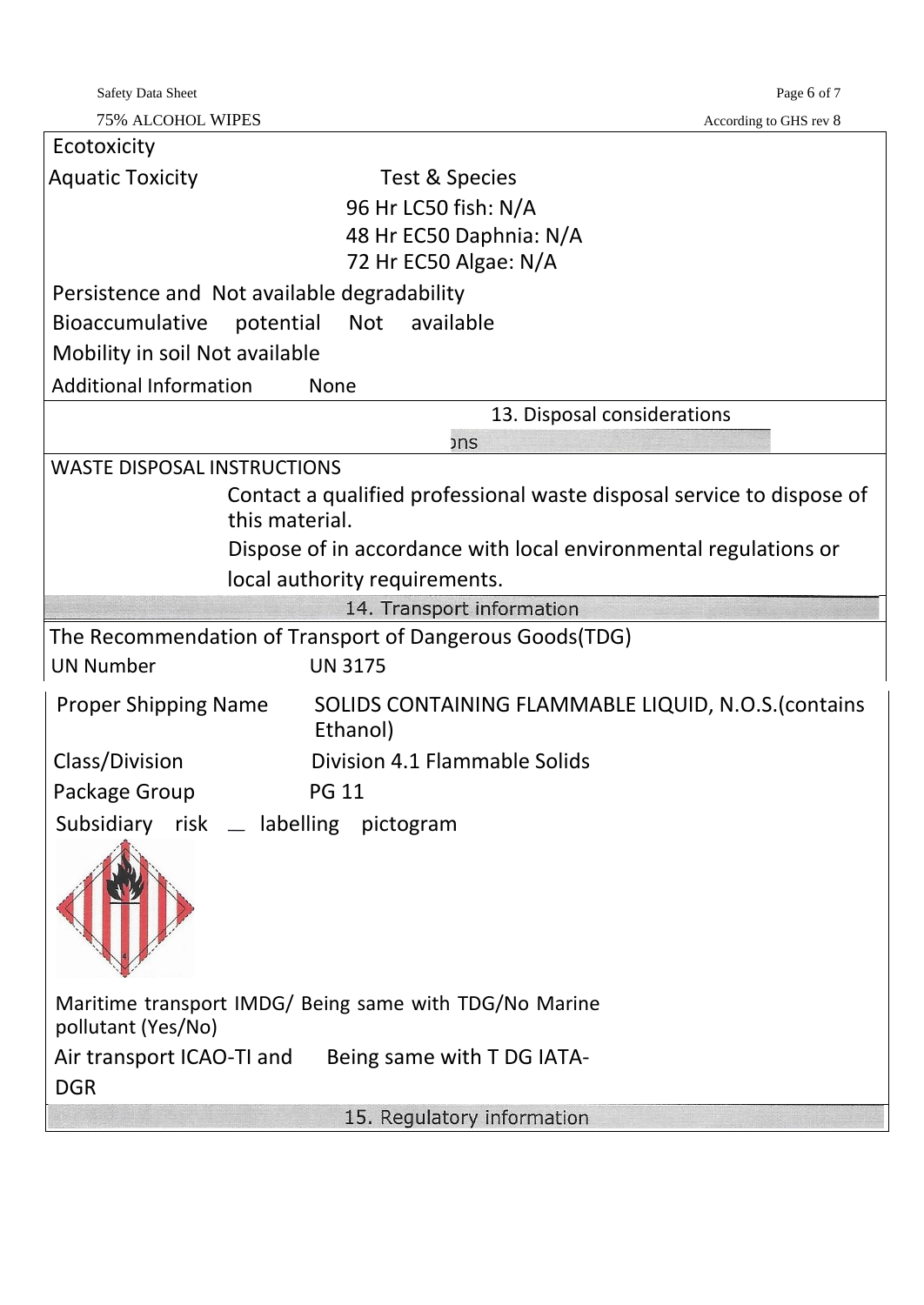| <b>Safety Data Sheet</b> |  |  |
|--------------------------|--|--|
|--------------------------|--|--|

75% ALCOHOL WIPES According to GHS rev 8

ſ,

| European/International Regulations        |                                                                                           |
|-------------------------------------------|-------------------------------------------------------------------------------------------|
| OSHA:                                     | Hazardous by definition of Hazard Communication<br>Standard(29CFR 1910.1200).             |
| <b>EINECS Status:</b>                     | The main components of this chemical are included in<br>EINECS inventory.                 |
| <b>EPA TSCA Status:</b>                   | The main components of this chemical are included in TSCA<br>inventory.                   |
| Canadian                                  | The main components of this chemical are included in DSL.                                 |
| <b>DSL(Domestic</b>                       |                                                                                           |
| Substances List):                         |                                                                                           |
| HMIS(Hazardous                            | Health: 0                                                                                 |
| Material Identification Flammability: 3   |                                                                                           |
| System Ratings):                          | Physical hazard: 0                                                                        |
|                                           | Personal protection: H                                                                    |
|                                           | (4. Severe Hazard; 3. Serious Hazard; 2. Moderate Hazard; 1.                              |
|                                           | Slight Hazard; O. Minimal Hazard) WHMIS (Canadian 32, D2B (Alcohol).                      |
| Workplace<br><b>Hazardous</b><br>Material |                                                                                           |
|                                           |                                                                                           |
| <b>Identification System</b><br>Ratings): |                                                                                           |
|                                           | GB 12268-2012 List of This product is a dangerous goods on the GB 12268-2012 list of      |
| dangerous goods dangerous goods.          |                                                                                           |
|                                           | 16. other information                                                                     |
|                                           | Employers should use this information only as a supplement to other information           |
|                                           | gathered by them, and should make independent judgment of suitability of this information |
|                                           | to ensure proper use and protect the health and safety of employees. This information is  |

furnished without warranty, and any use of the product not in conformance with this